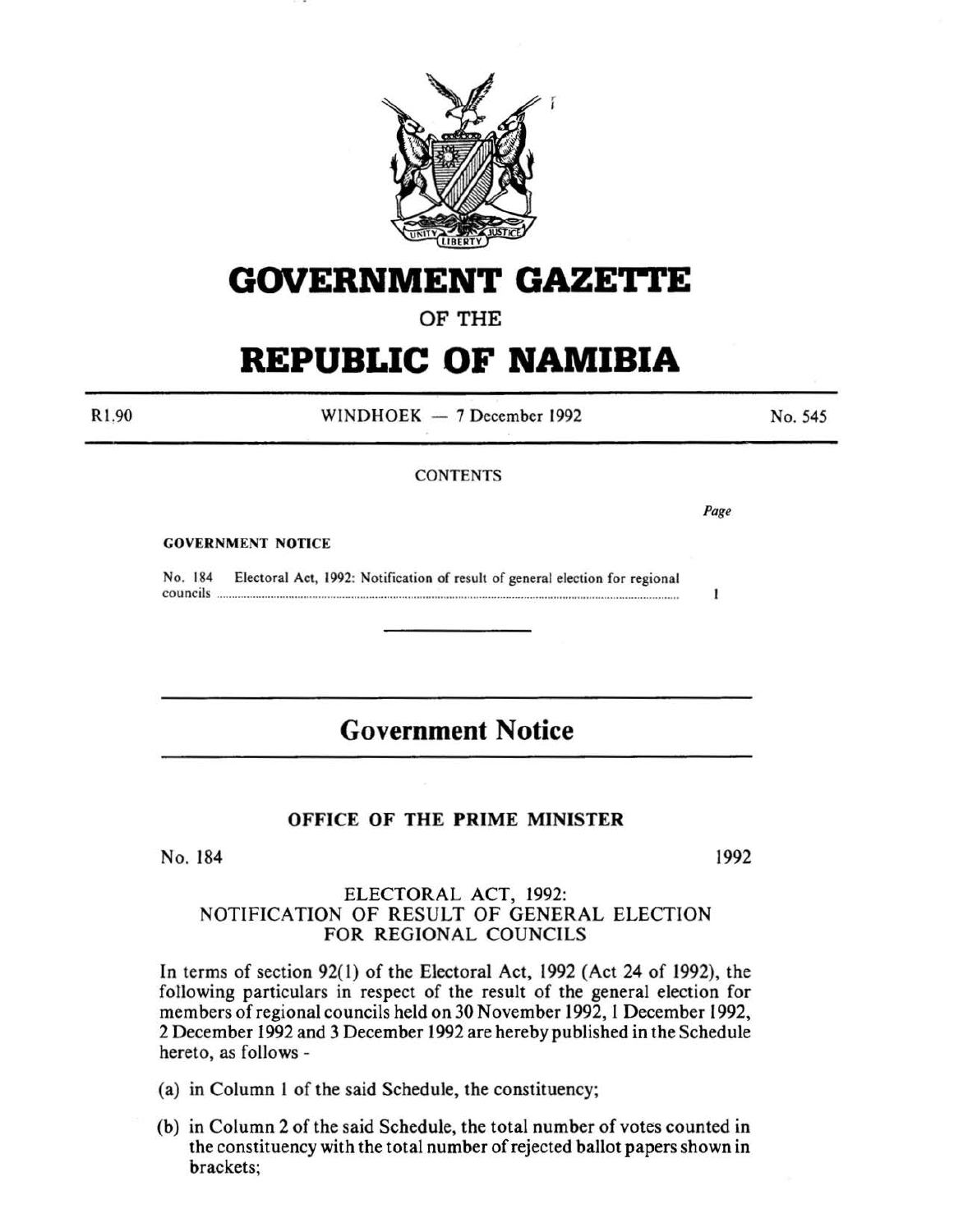- (c) in Column 3 of the said Schedule, the name of each candidate with an indication opposite his or her name of the political party by whom he or she was nominated or whether he or she was an independent candidate, and of which the candidate whose name is underlined has been declared duly elected as a member of the regional council in question for the said constituency with effect from 3 December 1992; and
- (d) in Column 4 of the said Schedule, the number of votes recorded for each candidate.

**-**

Ż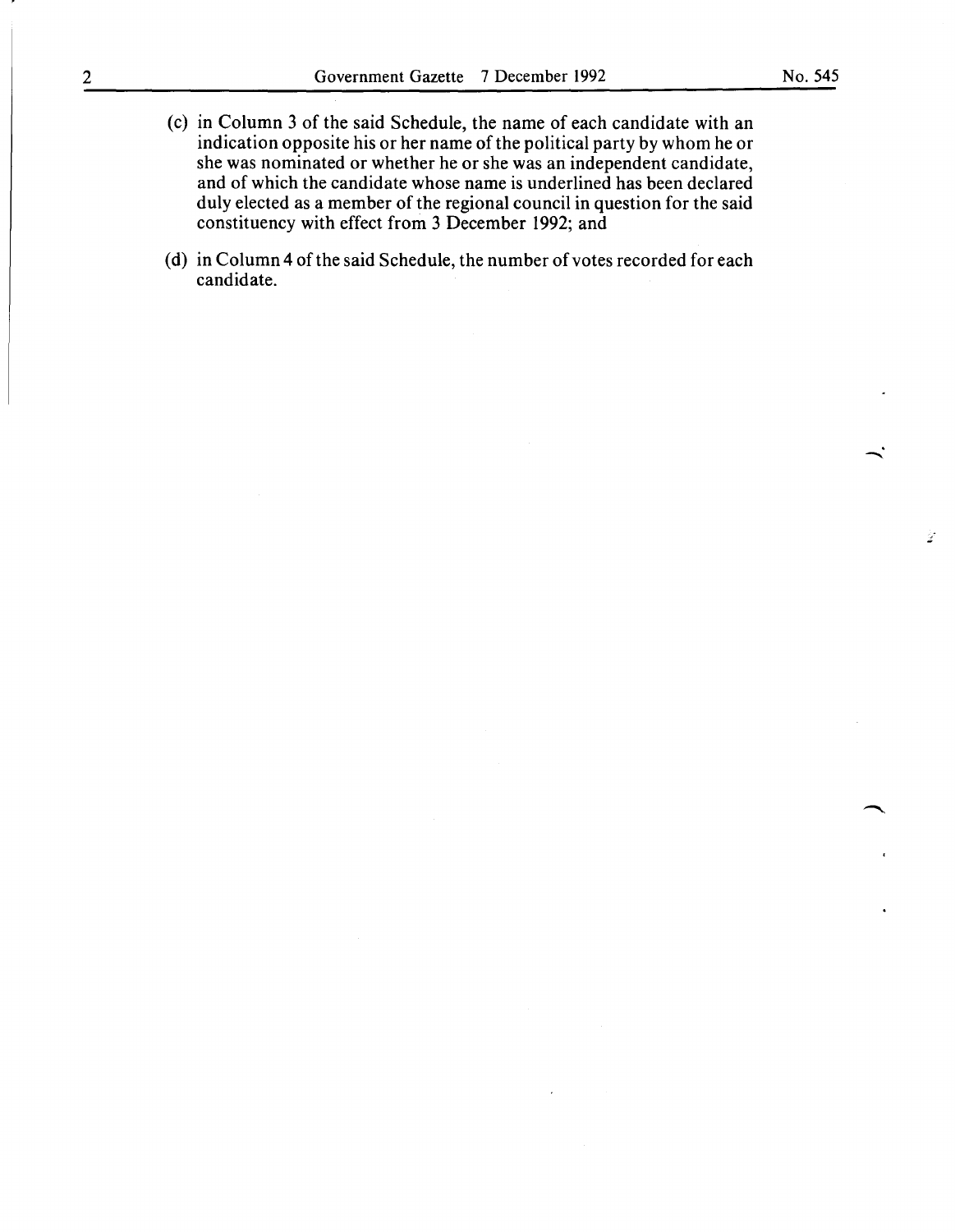$\bar{\mathcal{A}}$ 

 $\overline{a}$ 

 $\sim$ 

 $\overline{a}$ 

 $\frac{1}{2}$ 

| ٠<br>۰. |
|---------|
|         |
|         |
| ×<br>۰, |

| <b>SCHEDULE</b> |  |
|-----------------|--|
|-----------------|--|

| <b>COLUMN 1</b>                                                | <b>COLUMN 2</b>                                      | <b>COLUMN 3</b>                   |                                   | <b>COLUMN 4</b>                           |
|----------------------------------------------------------------|------------------------------------------------------|-----------------------------------|-----------------------------------|-------------------------------------------|
| Constituency for<br>regional council in<br>respect of a region | Total number of<br>votes (rejected<br>ballot papers) | Candidates                        | Political party or<br>independent | <b>Votes</b><br>recorded for<br>candidate |
| <b>KUNENE REGION</b>                                           |                                                      |                                   |                                   |                                           |
| Opuwo                                                          | 5528 (346)                                           | Maundu, Heinz<br>Hariki           | SWANU of<br>Namibia               | 106                                       |
|                                                                |                                                      | Mumbuu, Edward<br><b>Uapundua</b> | DTA of Namibia                    | 3523                                      |
|                                                                |                                                      | Nganjone, Erasmus                 | SWAPO-Party                       | 1553                                      |
| .                                                              |                                                      |                                   | ----------------                  |                                           |
| Sesfontein                                                     | 1989 (48)                                            | Ganuseb, Benny                    | SWAPO-Party                       | 237                                       |
|                                                                |                                                      | Hendricks, Johannes<br>Isaak      | <b>UDF</b> of Namibia             | 1088                                      |
|                                                                |                                                      | Mbomboro, Munane<br>Chris         | DTA of Namibia                    | 616                                       |
| Khorixas                                                       | 4098 (35)                                            | Gomachab, Gottlieb<br>Tjoliegie   | DTA of Namibia                    | 686                                       |
|                                                                |                                                      | Tiongarero, Simson                | <b>UDF</b> of Namibia             | 2433                                      |
|                                                                |                                                      | Witbooi, Abraham                  | SWAPO-Party                       | 944                                       |
| Kamanjab                                                       | 2169 (66)                                            | Botha, Frederick<br>Albertus      | DTA of Namibia                    | 995                                       |
|                                                                |                                                      | Uirab, Esegiel Max                | SWAPO-Party                       | 1108                                      |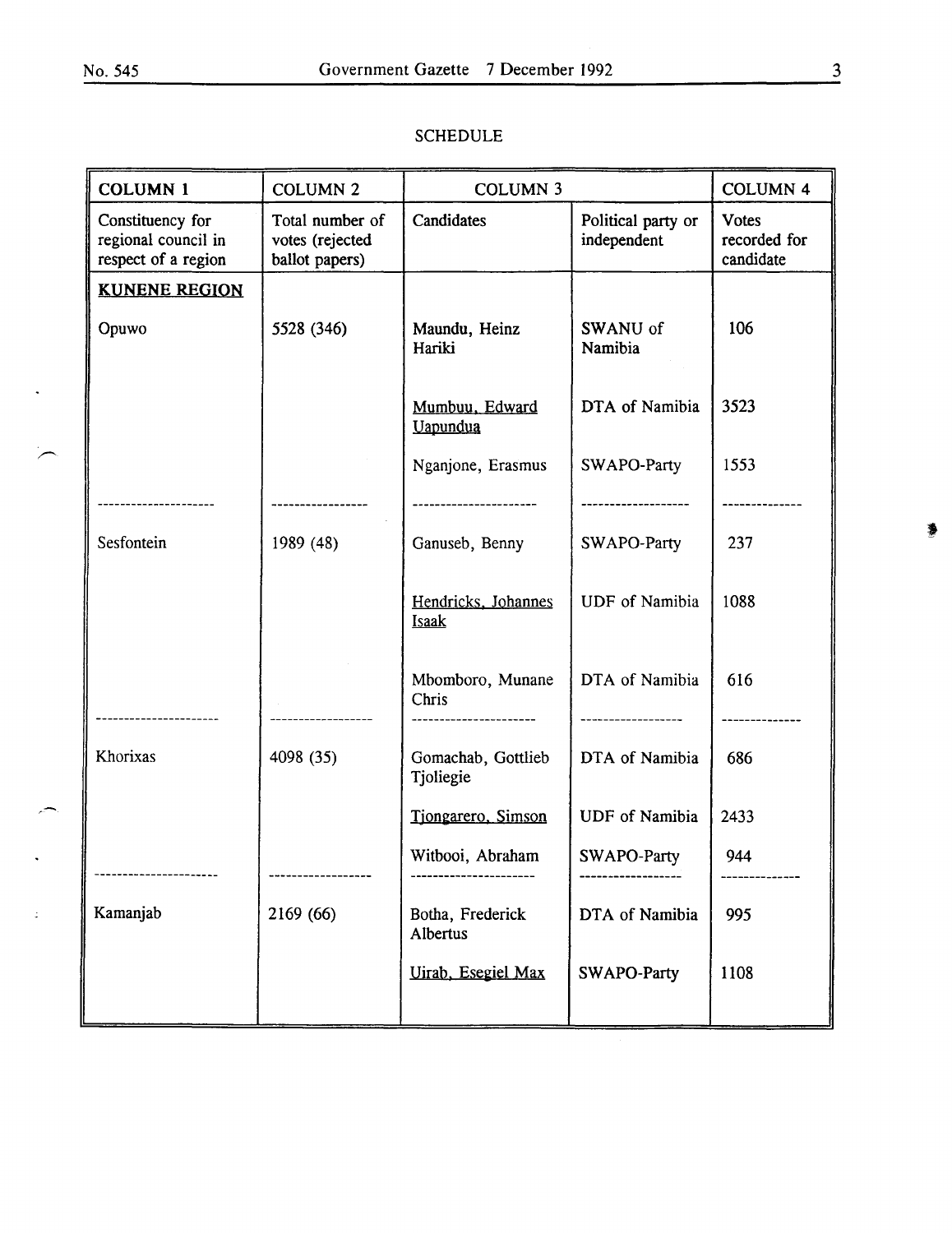ż

| <b>COLUMN 1</b>                                                | <b>COLUMN 2</b>                                      | <b>COLUMN 3</b>                                      |                                   | <b>COLUMN 4</b>                           |  |
|----------------------------------------------------------------|------------------------------------------------------|------------------------------------------------------|-----------------------------------|-------------------------------------------|--|
| Constituency for<br>regional council in<br>respect of a region | Total number of<br>votes (rejected<br>ballot papers) | Candidates                                           | Political party or<br>independent | <b>Votes</b><br>recorded for<br>candidate |  |
| Outjo                                                          | 3198 (80)                                            | Amporo, Ernst<br>Fanuel                              | SWAPO-Party                       | 1317                                      |  |
|                                                                |                                                      | Kaura, Theophelus<br>Rapande                         | DTA of Namibia                    | 1154                                      |  |
|                                                                |                                                      | Murorua, Dudu<br>Themistoteles<br>------------------ | <b>UDF</b> of Namibia             | 647                                       |  |
|                                                                |                                                      |                                                      |                                   |                                           |  |
| <b>OMUSATI REGION</b>                                          |                                                      |                                                      |                                   |                                           |  |
| Tsandi                                                         | 6102 (132)                                           | Kamanja, Ananias                                     | DTA of Namibia                    | 33                                        |  |
|                                                                |                                                      | Katoma, Leevi                                        | SWAPO-Party                       | 6069                                      |  |
| Uutapi                                                         | 8342 (92)                                            | Ainima, Titus                                        | SWAPO-Party                       | 8177                                      |  |
|                                                                |                                                      | Sakaria, Menas                                       | DTA of Namibia                    | 73                                        |  |
| ------------------                                             | .                                                    | -------------------                                  | -------------------               | ------------                              |  |
| Anamulenge                                                     | 2626 (40)                                            | Andowa, Generosa                                     | SWAPO-Party                       | 2543                                      |  |
|                                                                |                                                      | Egumbo, Titus<br><b>Sikasius</b>                     | DTA of Namibia                    | 43                                        |  |
|                                                                |                                                      |                                                      |                                   |                                           |  |
|                                                                |                                                      |                                                      |                                   |                                           |  |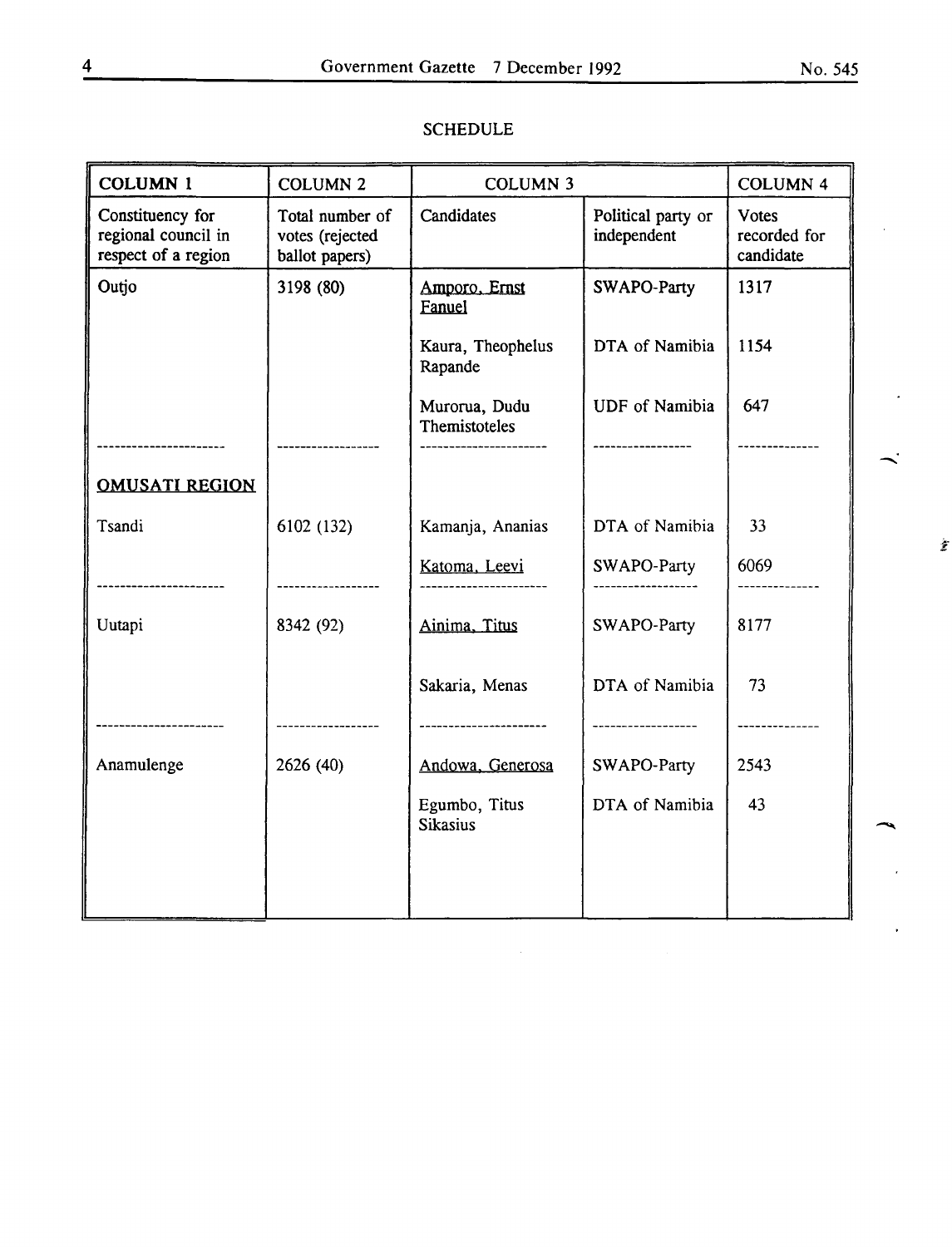$\ddot{\phantom{a}}$ 

 $\overline{a}$ 

 $\overline{\phantom{a}}$ 

| <b>COLUMN 1</b>                                                | <b>COLUMN 2</b>                                      | <b>COLUMN 3</b>            |                                      | <b>COLUMN 4</b>                           |
|----------------------------------------------------------------|------------------------------------------------------|----------------------------|--------------------------------------|-------------------------------------------|
| Constituency for<br>regional council in<br>respect of a region | Total number of<br>votes (rejected<br>ballot papers) | <b>Candidates</b>          | Political party or<br>independent    | <b>Votes</b><br>recorded for<br>candidate |
| Ogongo                                                         | 3546 (48)                                            | Abrosius, Florian          | DTA of Namibia                       | 17                                        |
|                                                                |                                                      | Kayone, Sacky              | SWAPO-Party                          | 3529                                      |
| <br>Oshikuku                                                   | 5420 (125)                                           | Endjambi, Peter            | SWAPO-Party                          | 5238                                      |
| ---------------------                                          | ------------------                                   | Kweenda, Saima             | DTA of Namibia                       | 57                                        |
| Elim                                                           | 3588 (39)                                            | Enkala, Nixon              | DTA of Namibia                       | 16                                        |
|                                                                | ------------------                                   | Mukwiilongo,<br>Nangola    | SWAPO-Party                          | 3533<br>------------                      |
| <b>OSHANA REGION</b>                                           |                                                      |                            |                                      |                                           |
| Oshakati                                                       | 9748 (69)                                            | Moongo, Philemon           | DTA of Namibia                       | 593                                       |
| --------------                                                 |                                                      | Vatuva, Silvanus           | SWAPO-Party                          | 9155<br>--------------                    |
| Ongwediva                                                      | 6447 (42)                                            | Hamata, Laban              | DTA of Namibia                       | 171                                       |
| ---------------------                                          |                                                      | Nehova, Kandy              | SWAPO-Party                          | 6234                                      |
| Okaku                                                          | 8491 (145)                                           | Mnakapa, Zen-Asser<br>H.E. | DTA of Namibia                       | 104                                       |
|                                                                |                                                      | Ya Kasita, Henock<br>Sheya | SWAPO-Party                          | 8242                                      |
| -----------------<br>Okatana                                   | 4906 (36)                                            | Antanga, Fillipus          | ------------------<br>DTA of Namibia | ------------<br>40                        |
|                                                                |                                                      | Kashuupulwa,<br>Clemens    | SWAPO-Party                          | 4830                                      |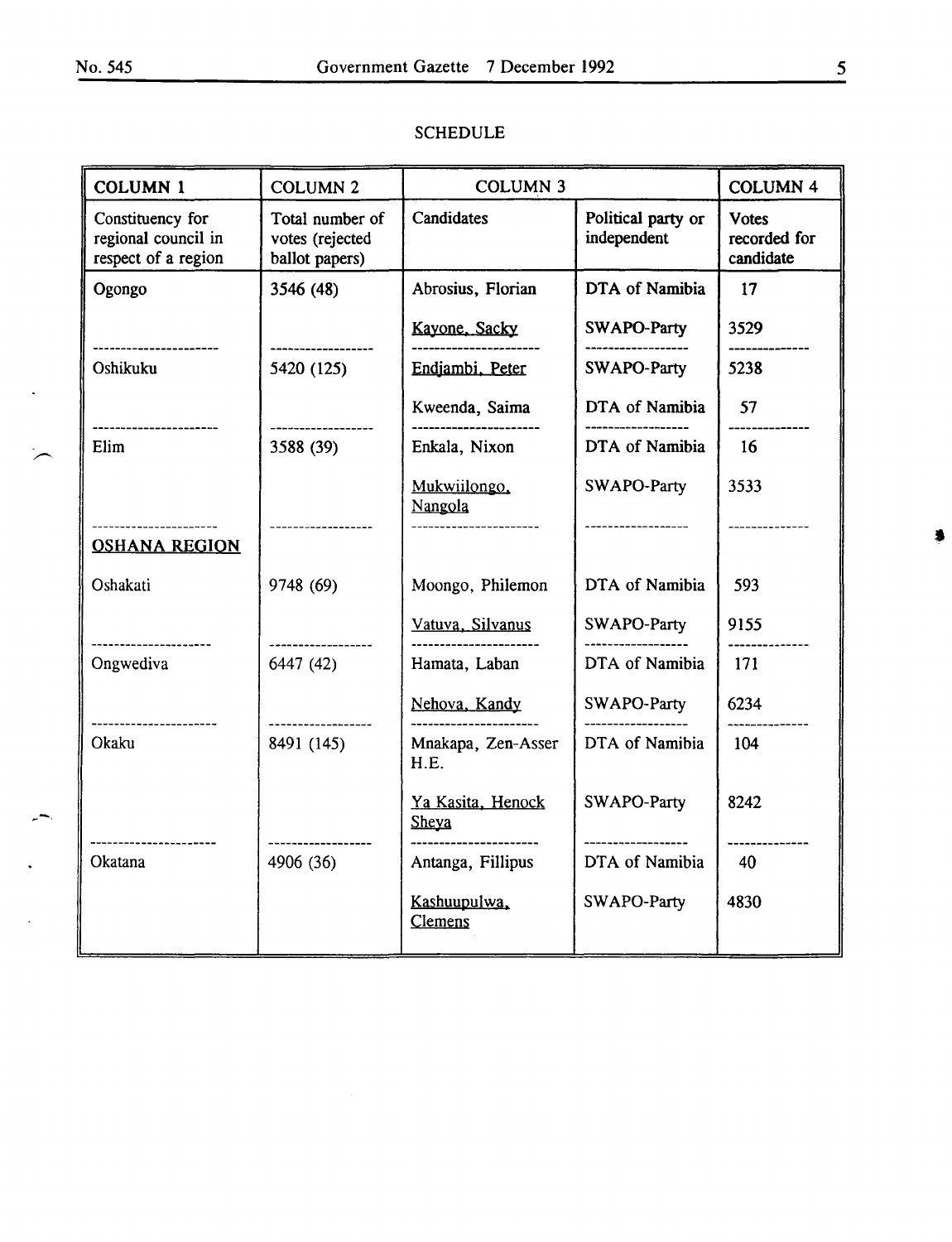| <b>COLUMN 1</b>                                                | <b>COLUMN 2</b>                                      | <b>COLUMN 3</b>                                 |                                   | <b>COLUMN 4</b>                           |
|----------------------------------------------------------------|------------------------------------------------------|-------------------------------------------------|-----------------------------------|-------------------------------------------|
| Constituency for<br>regional council in<br>respect of a region | Total number of<br>votes (rejected<br>ballot papers) | Candidates                                      | Political party or<br>independent | <b>Votes</b><br>recorded for<br>candidate |
| Ondangwa                                                       | 8480 (151)                                           | Kalangula, Peter<br>Taznyengenge                | Independent                       | 193                                       |
|                                                                |                                                      | Kanime, Elifas<br>Shikuma                       | Independent                       | 110                                       |
|                                                                |                                                      | Shiimi, Eliakim<br>Prince                       | SWAPO-Party                       | 740                                       |
|                                                                |                                                      | Shipanga, Thimoteus                             | DTA of Namibia                    | 616                                       |
| Ompundja                                                       | 3122(37)                                             | Max, Silas                                      | DTA of Namibia                    | $\overline{4}$                            |
|                                                                |                                                      | Shitilifa, Mwailepeni<br><b>Titus</b>           | SWAPO-Party                       | 3081                                      |
| -------------------<br>Uukwiyu                                 | 1974(57)                                             | Amadhila, Matheas                               | ------------------<br>SWAPO-Party | 1906                                      |
|                                                                |                                                      | Shikongo, Josef                                 | DTA of Namibia                    | 11                                        |
| -----------------<br>Okatjali                                  | ------------------<br>705(11)                        | ----------------------<br>Kapia, Paulus Iilonga | ------------------<br>SWAPO-Party | -------------<br>683                      |
|                                                                |                                                      | Uusizi, Andreas                                 | DTA of Namibia                    | 11                                        |
| <br><b>OHANGWENA</b><br><b>REGION</b>                          |                                                      |                                                 |                                   | -----------                               |
| Ongenga                                                        | 6277 (28)                                            | Namhadi, Wapota<br>Petrus                       | DTA of Namibia                    | 25                                        |
|                                                                |                                                      | Shimutwikeni,<br>Leonard                        | SWAPO-Party                       | 6224                                      |

#### SCHEDULE

 $\frac{1}{2}$ 

 $\ddot{\phantom{a}}$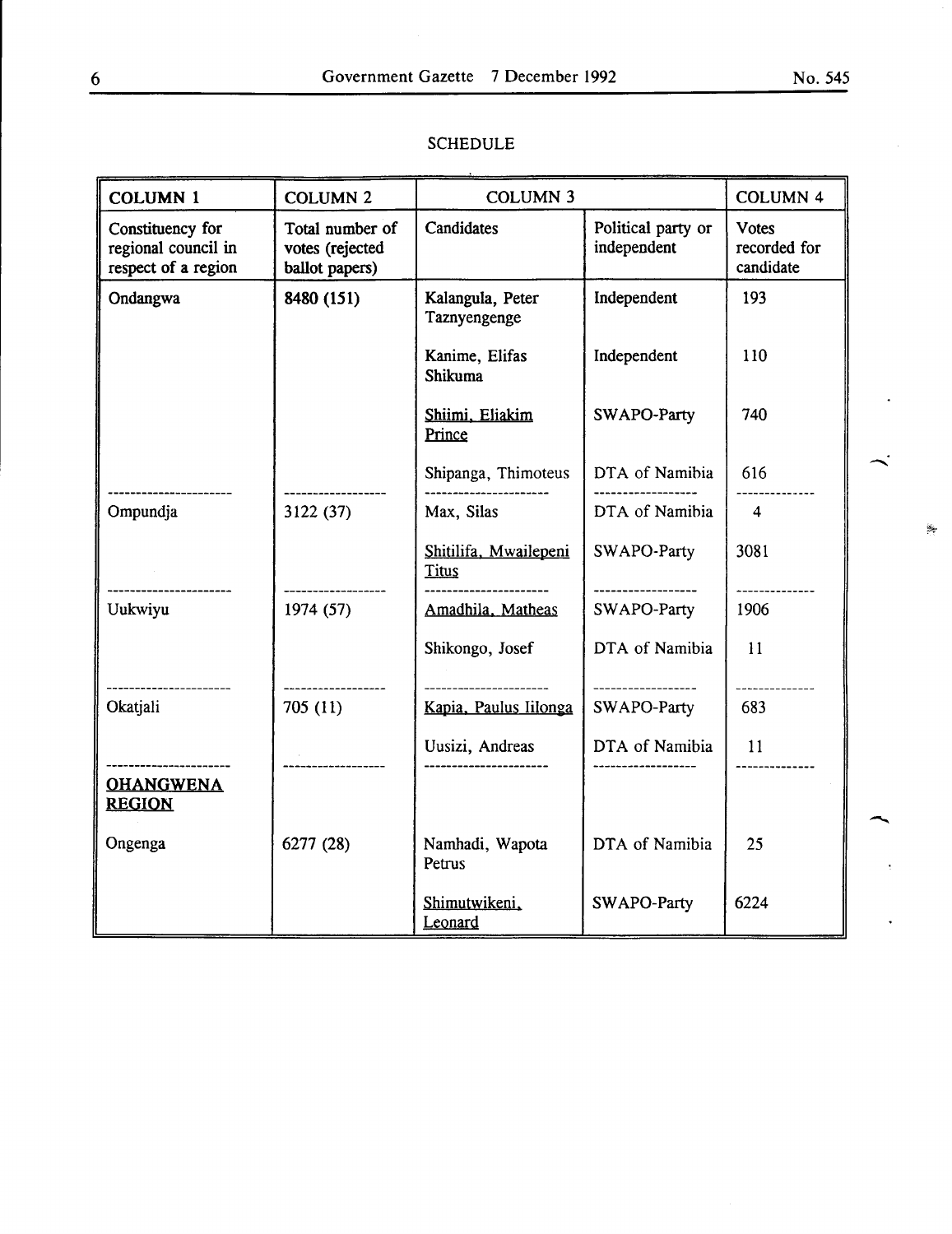$\overline{a}$ 

| <b>COLUMN 1</b>                                                | <b>COLUMN 2</b>                                      | <b>COLUMN 3</b>                           |                                   | <b>COLUMN 4</b>                           |
|----------------------------------------------------------------|------------------------------------------------------|-------------------------------------------|-----------------------------------|-------------------------------------------|
| Constituency for<br>regional council in<br>respect of a region | Total number of<br>votes (rejected<br>ballot papers) | Candidates                                | Political party or<br>independent | <b>Votes</b><br>recorded for<br>candidate |
| Engela                                                         | 3862 (44)                                            | Nghiwewelekwa,<br>Heita                   | <b>SWAPO-Party</b>                | 3790                                      |
| ______________________                                         |                                                      | Paulus, Lucia<br>--------------------     | DTA of Namibia<br>                | 28                                        |
| Oshikango                                                      | 2900 (25)                                            | Hishikushitja,<br>Michael                 | SWAPO-Party                       | 2813                                      |
|                                                                |                                                      | Samuel, Victor                            | Independent                       | 52                                        |
|                                                                |                                                      | Shikonda, Elia                            | DTA of Namibia                    | 10                                        |
| --------------<br>Ondobe                                       | 8125 (133)                                           | <br>Mwaringange, Billy<br>William         | SWAPO-Party                       | 7960                                      |
| -----------                                                    |                                                      | Shimwefeleni, Hosea<br>Nghinomenwa        | DTA of Namibia                    | 32                                        |
| Eenhana                                                        | 6072 (119)                                           | Haikali, Valde<br>Panduleni               | DTA of Namibia                    | 31                                        |
|                                                                |                                                      | Hashikotuwa, Adolf<br>------------------- | SWAPO-Party<br>------------------ | 5922                                      |
| Okongo                                                         | 4770 (72)                                            | Kasheendwa, Puleni                        | SWAPO-Party                       | 4578                                      |
|                                                                |                                                      | Weyulu, Victory                           | DTA of Namibia                    | 120                                       |
| Ohangwena                                                      | 6640 (118)                                           | Kandiambanga,<br>Hamutire Josephine       | --------------<br>SWAPO-Party     | 6395                                      |
|                                                                |                                                      | Sipora, Dana                              | DTA of Namibia                    | 127                                       |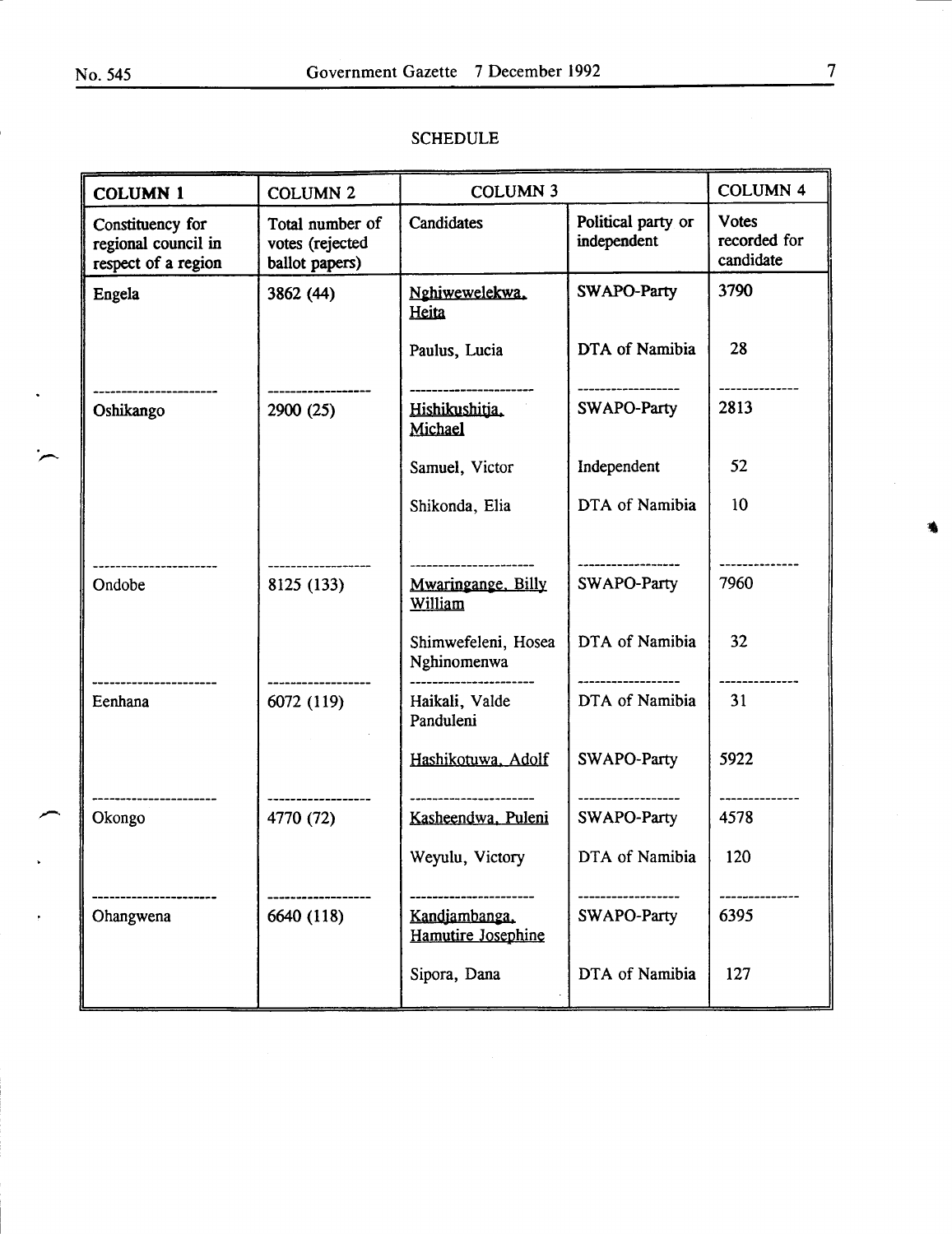| <b>COLUMN 1</b>                                                | <b>COLUMN 2</b>                                      | <b>COLUMN 3</b>                 |                                   | <b>COLUMN 4</b>                           |   |
|----------------------------------------------------------------|------------------------------------------------------|---------------------------------|-----------------------------------|-------------------------------------------|---|
| Constituency for<br>regional council in<br>respect of a region | Total number of<br>votes (rejected<br>ballot papers) | Candidates                      | Political party or<br>independent | <b>Votes</b><br>recorded for<br>candidate |   |
| <b>OSHIKOTO</b><br><b>REGION</b>                               |                                                      |                                 |                                   |                                           |   |
| Oniipa                                                         | 7178 (85)                                            | Engombe, Emmanuel               | DTA of Namibia                    | 33                                        |   |
|                                                                |                                                      | Nampala, Hosea                  | SWAPO-Party                       | 7060                                      |   |
| -----------------<br>Okatope                                   | 5724 (124)                                           | Kamanja, Vilho<br><b>Elifas</b> | SWAPO-Party                       | 5520                                      |   |
|                                                                |                                                      | Simon, Theodor                  | DTA of Namibia                    | 80                                        |   |
| Omuthiyagwiipundi                                              | 3735 (44)                                            | Kamati, Helena                  | DTA of Namibia                    | 19                                        | 淹 |
|                                                                |                                                      | Ndakolo, Penda                  | SWAPO-Party                       | 3672                                      |   |
| <br>Oshikoto                                                   | 6257(115)                                            | Kaiyamo, Hosea<br><b>Nico</b>   | ---------------<br>SWAPO-Party    | 4733                                      |   |
|                                                                |                                                      | Kariko, Ludwig                  | DTA of Namibia                    | 1409                                      |   |
| <b>OKAVANGO</b><br><b>REGION</b>                               |                                                      |                                 |                                   |                                           |   |
| Mpungu                                                         | 2712 (20)                                            | Hambjuka, Johannes              | SWAPO-Party                       | 2660                                      |   |
|                                                                |                                                      | Kasire, Vitus                   | DTA of Namibia                    | 32                                        |   |
| Kahenge                                                        | 6744 (186)                                           | Reinhold, Mureni                | SWAPO-Party                       | 6159                                      |   |
|                                                                |                                                      | Melgissar, Nairenge             | DTA of Namibia                    | 399                                       |   |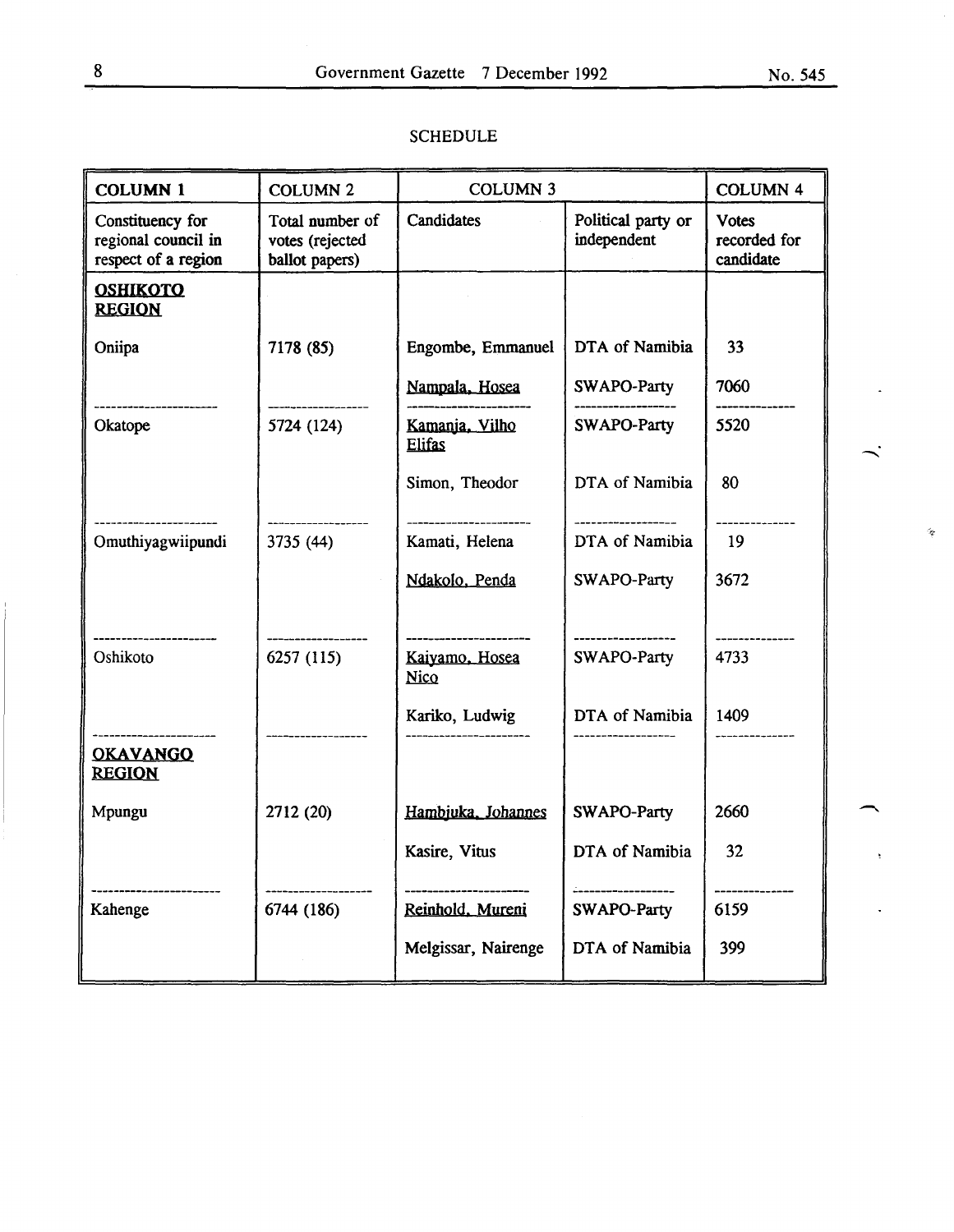$\bar{z}$ 

 $\overline{a}$ 

 $\overline{a}$ 

 $\frac{1}{\sqrt{2}}$ 

 $\frac{1}{2}$ 

 $\bar{z}$ 

# SCHEDULE

| <b>COLUMN 1</b>                                                | <b>COLUMN 2</b>                                      | <b>COLUMN 3</b>                               |                                   | <b>COLUMN 4</b>                           |
|----------------------------------------------------------------|------------------------------------------------------|-----------------------------------------------|-----------------------------------|-------------------------------------------|
| Constituency for<br>regional council in<br>respect of a region | Total number of<br>votes (rejected<br>ballot papers) | Candidates                                    | Political party or<br>independent | <b>Votes</b><br>recorded for<br>candidate |
| Kapako                                                         | 4523 (138)                                           | Haupindi, Lourenz<br>Kalipa                   | DTA of Namibia                    | 1061                                      |
|                                                                |                                                      | Kongowa, Gabriël<br>Kalimbwe                  | SWAPO-Party                       | 3324                                      |
| ----------------<br>Rundu                                      | 8177 (218)                                           | Haingura, Ambrosius<br>Hamutenya              | SWAPO-Party                       | 5897                                      |
|                                                                |                                                      | Ndara, Reginald                               | DTA of Namibia                    | 2062                                      |
| -------------<br>Mashari                                       | 1455(23)                                             | -------------------<br>Joachim, Johannes      | DTA of Namibia                    | 386                                       |
|                                                                |                                                      | Shikongo, Paulus<br>Kaeuru                    | SWAPO-Party                       | 1046                                      |
| <br>Ndiyona                                                    | 4988 (216)                                           | ----------------------<br>Kapirika, Servatius | ------------------<br>SWAPO-Party | 3519                                      |
|                                                                |                                                      | Shidjukwe, Norberte                           | DTA of Namibia                    | 1253                                      |
| .<br><b>CAPRIVI REGION</b>                                     |                                                      |                                               |                                   |                                           |
| Mukwe                                                          | 6792 (510)                                           | Dvarugha, Basilius<br>Maketo                  | SWAPO-Party                       | 3531                                      |
|                                                                |                                                      | Shakadya, Tjiyeno<br>Gerard                   | DTA of Namibia                    | 2751                                      |
| Kongola                                                        | 1082(51)                                             | Muluti, David Siyayo                          | SWAPO-Party                       | 289                                       |
|                                                                |                                                      | Walubita,<br>Mukelabayi Conrad                | DTA of Namibia                    | 742                                       |

瘟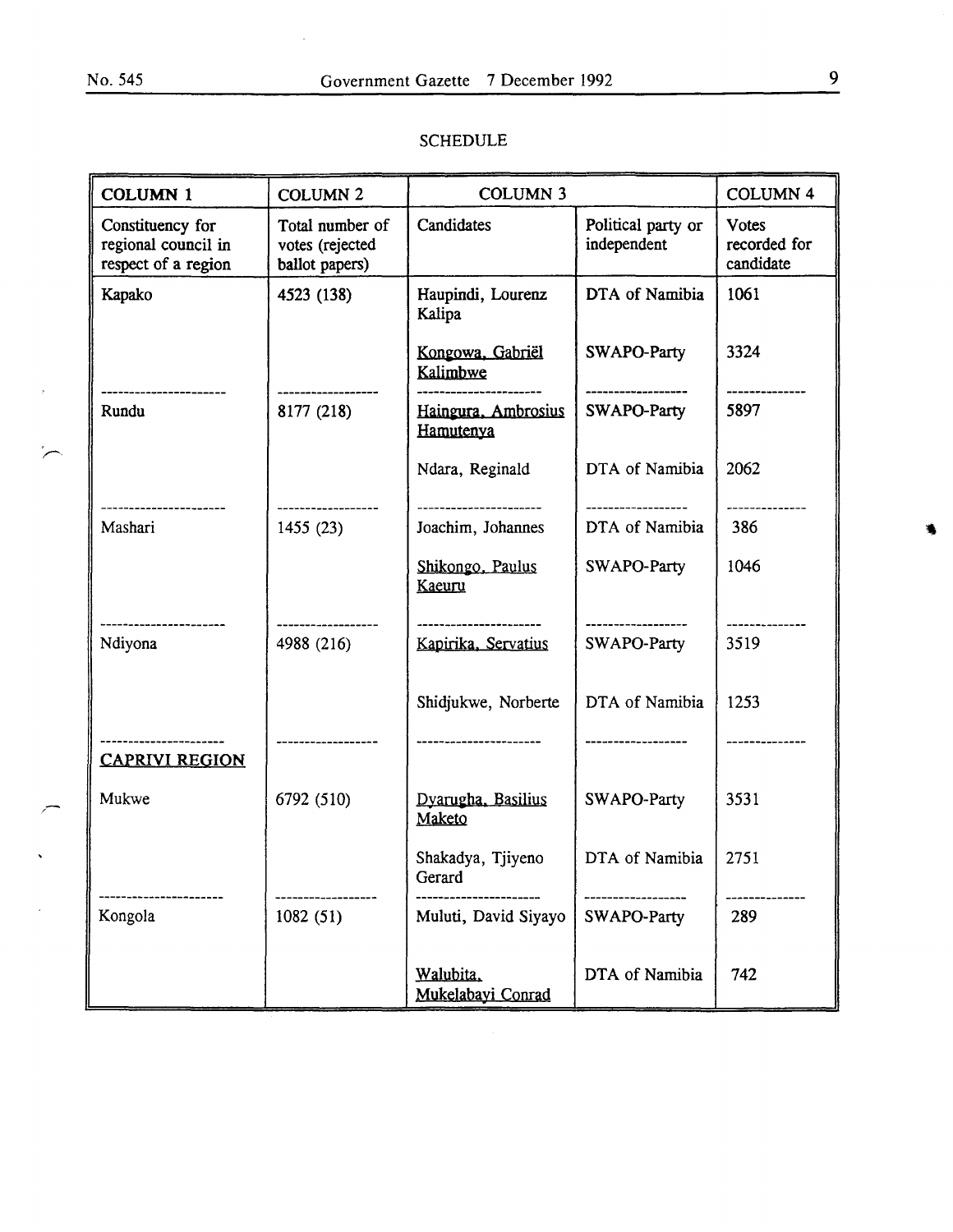ų.

| <b>COLUMN 1</b>                                                | <b>COLUMN 2</b>                                      | <b>COLUMN 3</b>              |                                   | <b>COLUMN 4</b>                |
|----------------------------------------------------------------|------------------------------------------------------|------------------------------|-----------------------------------|--------------------------------|
| Constituency for<br>regional council in<br>respect of a region | Total number of<br>votes (rejected<br>ballot papers) | Candidates                   | Political party or<br>independent |                                |
| Linyandi                                                       | 3487 (81)                                            | Maloboka, Brendan<br>Bashupi | SWAPO-Party                       | 540                            |
|                                                                |                                                      | Sizimbo, Grancis<br>Fanie    | DTA of Namibia                    | 2866<br><u>_____________</u> _ |
| <br>Sibinda                                                    | 2327 (59)                                            | Mabuku, John<br>Nambutunga   | DTA of Namibia                    | 2008                           |
|                                                                |                                                      | Mushe, Alex<br>Muyangwa      | SWAPO-Party                       | 260                            |
| Katima Mulilo                                                  | 5056(65)                                             | Mabuku, Benjamin<br>Chika    | -------------------<br><b>NPF</b> | 140                            |
|                                                                |                                                      | Mbeha, Lopaa David           | Independent                       | 58                             |
|                                                                |                                                      | Mukasa, Felix<br>Mukasa      | DTA of Namibia                    | 2697                           |
|                                                                |                                                      | Mwazi, Mukela<br>Paddy       | SWAPO-Party                       | 2096                           |
| Kabe                                                           | 1461 (38)                                            | Likando, Borniface<br>Ngambe | ------------------<br>SWAPO-Party | --------------<br>1188         |
|                                                                |                                                      | Muyoba, Cooks<br>Mukuwa      | DTA of Namibia                    | 180                            |
|                                                                |                                                      | Tonchi, Damien Jost          | UDF of Namibia                    | 55                             |
| <b>ERONGO REGION</b>                                           |                                                      |                              |                                   |                                |
| Omaruru                                                        | 2903 (0)                                             | Gaomab, Phillipus            | <b>UDF</b> of Namibia             | 410                            |
|                                                                |                                                      | Hongoze, Rudolph             | SWAPO-Party                       | 1340                           |
|                                                                |                                                      | Scheepers, Ian André         | DTA of Namibia                    | 1153                           |

#### SCHEDULE

 $\bar{\mathcal{A}}$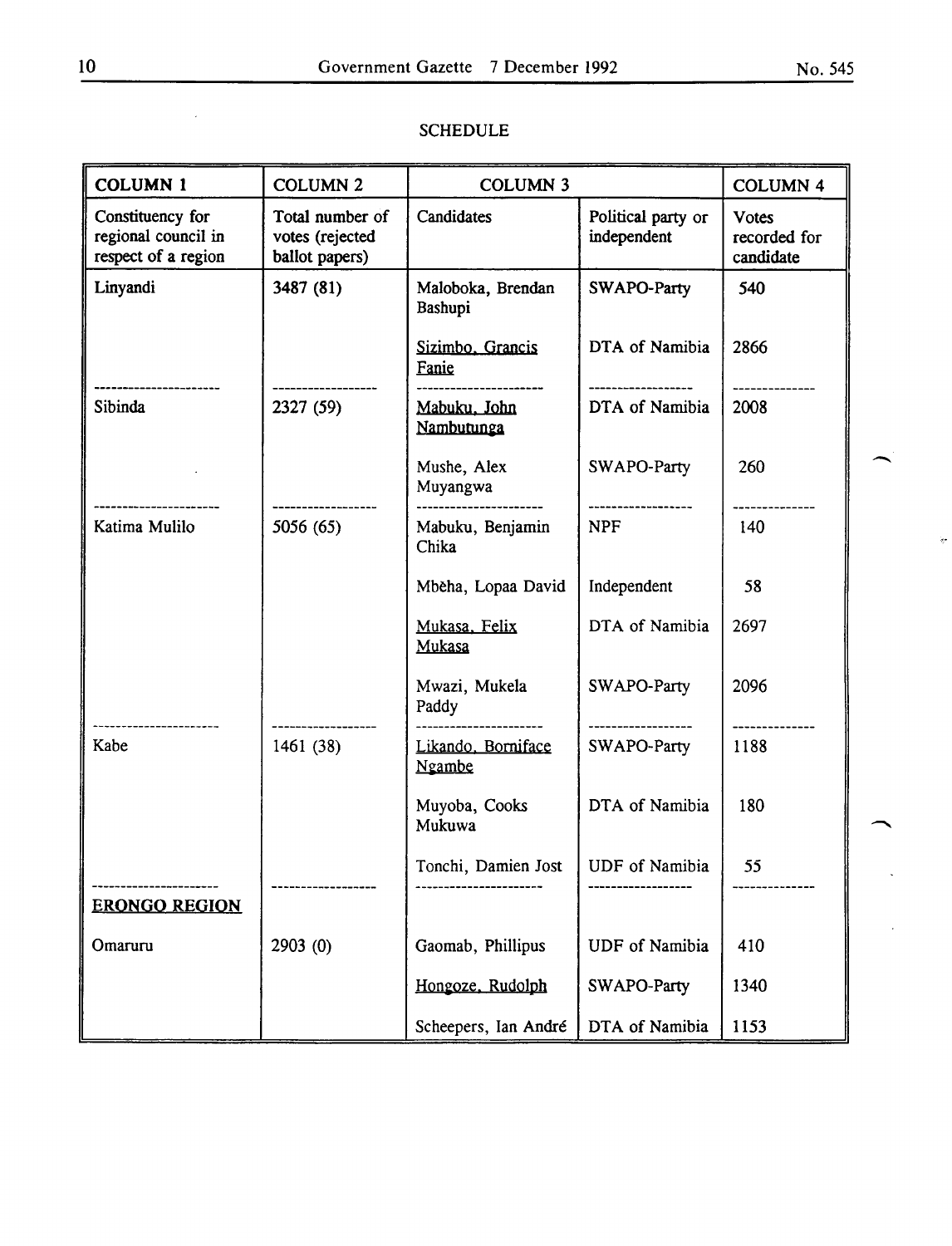$\ddot{\phantom{1}}$ 

 $\overline{a}$ 

 $\sqrt{ }$ 

 $\ddot{\phantom{1}}$ 

 $\cdot$ 

| <b>COLUMN 1</b>                                                | <b>COLUMN 2</b>                                      | <b>COLUMN 3</b>                        |                                   | <b>COLUMN 4</b>                           |
|----------------------------------------------------------------|------------------------------------------------------|----------------------------------------|-----------------------------------|-------------------------------------------|
| Constituency for<br>regional council in<br>respect of a region | Total number of<br>votes (rejected<br>ballot papers) | Candidates                             | Political party or<br>independent | <b>Votes</b><br>recorded for<br>candidate |
| Karibib                                                        | 4627 (76)                                            | Eisab, Ernst                           | <b>UDF</b> of Namibia             | 1004                                      |
|                                                                |                                                      | Katambo, Alfred                        | DTA of Namibia                    | 1180                                      |
|                                                                |                                                      | Mujoro, Zedekia                        | SWAPO-Party                       | 2253                                      |
|                                                                |                                                      | Muukua, Christopher<br><b>Uazuvara</b> | SWANU of<br>Namibia               | 114                                       |
| <b>Brandberg</b>                                               | 3207 (34)                                            | Ganaseb, Abed John                     | <b>UDF</b> of Namibia             | 1334                                      |
|                                                                |                                                      | Howoseb, Phillipus                     | SWAPO-Party                       | 508                                       |
|                                                                |                                                      | Ndjiharine, Duludi                     | DTA of Namibia                    | 971                                       |
|                                                                |                                                      | Veii, Antonius                         | SWANU of<br>Namibia               | 198                                       |
|                                                                |                                                      | Veii, Katjimuina                       | <b>NPF</b>                        | 162                                       |
| Arandis                                                        | 5841 (101)                                           | .<br>Kapere, Asser                     | --------------<br>SWAPO-Party     | 4835                                      |
|                                                                |                                                      | Kapundjiri, Ben                        | DTA of Namibia                    | 332                                       |
|                                                                |                                                      | Maletzky, Alexander                    | <b>UDF</b> of Namibia             | 573                                       |
| Swakopmund                                                     | 3777 (52)                                            | Angula, Jason                          | SWAPO-Party                       | 1312                                      |
|                                                                |                                                      | Göthie, Hans-Dieter<br>Kurt            | DTA of Namibia                    | 2413                                      |

#### SCHEDULE

۰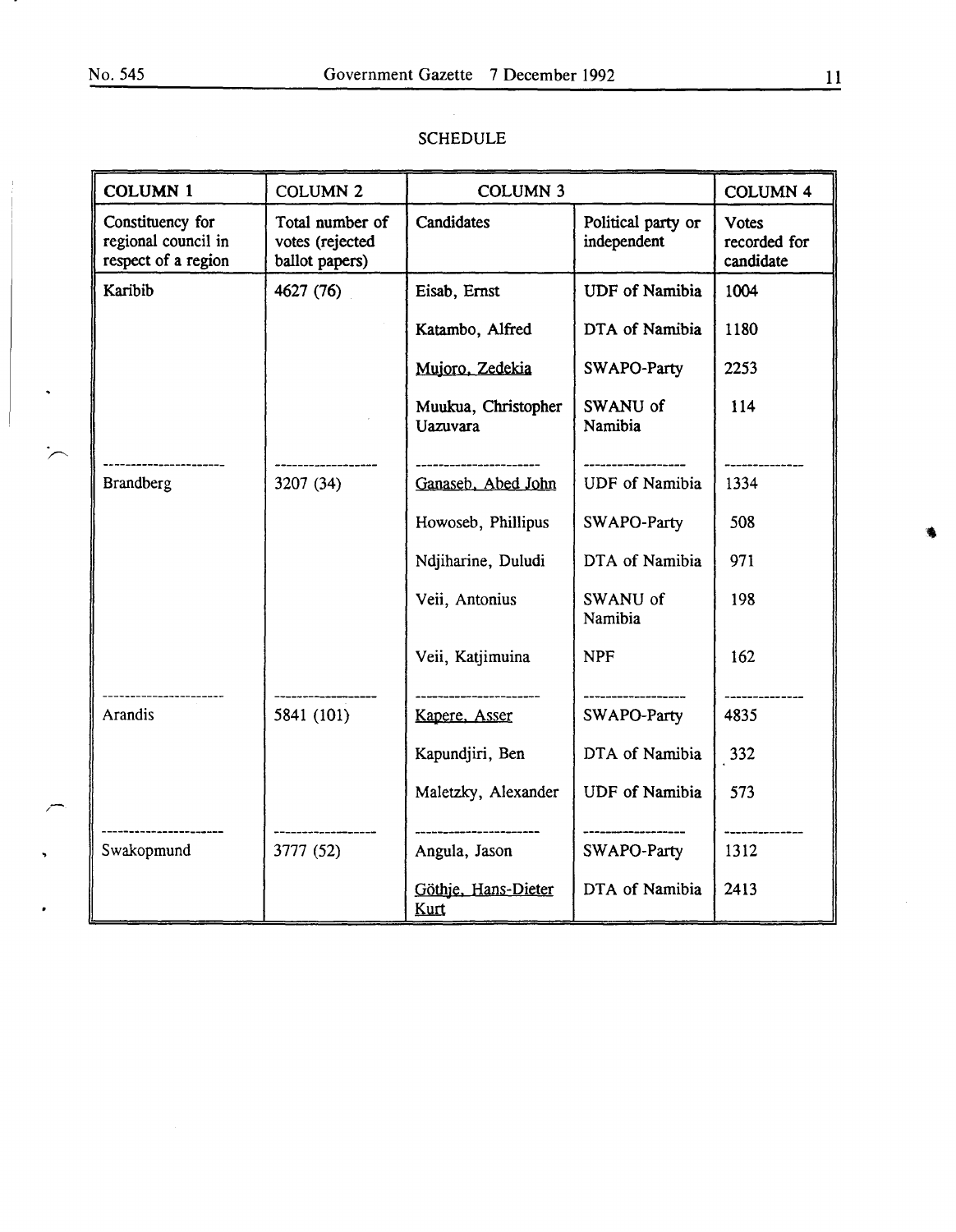# COLUMN 1 COLUMN 2 COLUMN 3 COLUMN 4 Constituency for Total number of Candidates Political party or Votes<br>regional council in votes (rejected for independent recorded for regional council in votes (rejected independent independent recorded for recorded for  $\left\vert \right\vert$  votes (rejected  $\left\vert$  recorded for  $\right\vert$  recorded for  $\left\vert$  recorded for  $\right\vert$  recorded for  $\left\vert$  recorded for  $\left\vert$  re respect of a region Walvis Bay  $\begin{array}{|l|c|c|c|c|c|c|c|c|} \hline \end{array}$  8228 (95)  $\begin{array}{|l|c|c|c|c|c|c|c|c|} \hline \end{array}$  DTA of Namibia  $\begin{array}{|l|c|c|c|c|c|c|c|c|c|c|c|} \hline \end{array}$ Joseph Emvula, Wilfried SWAPO-Party 7435 lru2lirn ---------------------- ------------------ ---------------------- ------------------ -------------- **OTJOZONDJUPA** REGIQN Grootfontein  $| 8871 (234) |$  Shevapo, Fidelis  $|$  SWAPO-Party  $| 4786$ **Antonius** Venaani, Mike | DTA of Namibia | 3853 Rapuikua ---------------------- ------------------ ---------------------- ------------------ -------------- Otavi 5410 (171) Louw, Hans Jurie DT A of Namibia 2239 Shangetha, SWAPO-Party 3000 Bartholomeus ---------------------- ------------------ ---------------------- ------------------ -------------- Hijarunguru, Erich Kangumine, Elia | NPF | 432 Mbai. Asser Gabriël | DTA of Namibia | 4772 Mureko, Werner | SWANU of | 113 Namibia ---------------------- ------------------ ---------------------- ------------------ -------------- Otjiwarongo 7447 (65) Davids, Abraham DTA of Namibia 2426 **Johannes** Kavendjii, Jeffrey | SWANU of | 124 Namibia Soroseb, Naftali | UDF of Namibia | 1255 Ua-Ndjarakana | SWAPO-Party | 3577 Mbeuta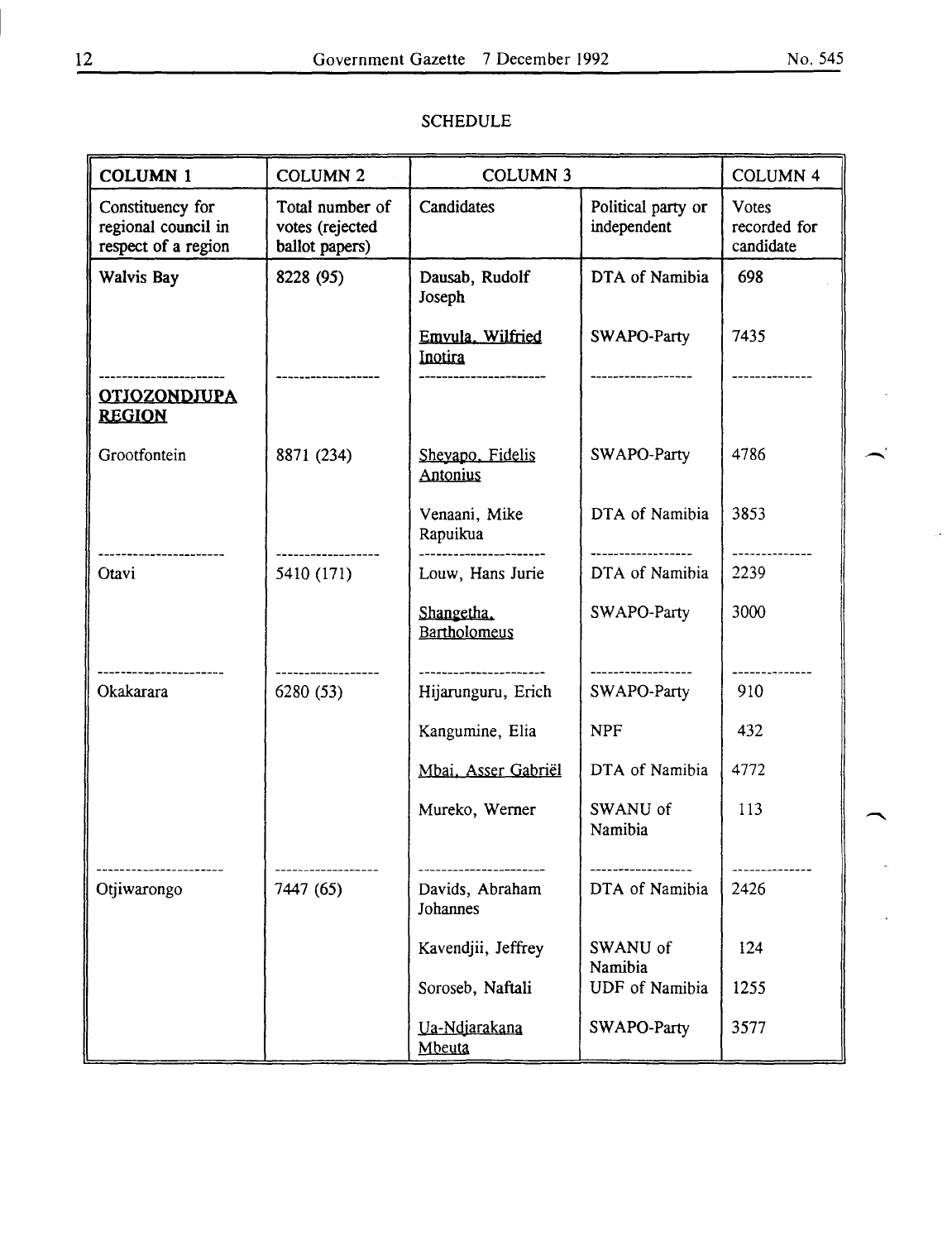$\ddot{\phantom{0}}$ 

 $\overline{a}$ 

| <b>COLUMN 1</b>                                                | <b>COLUMN 2</b>                                      | <b>COLUMN 3</b>               |                                   | <b>COLUMN 4</b>                           |
|----------------------------------------------------------------|------------------------------------------------------|-------------------------------|-----------------------------------|-------------------------------------------|
| Constituency for<br>regional council in<br>respect of a region | Total number of<br>votes (rejected<br>ballot papers) | Candidates                    | Political party or<br>independent | <b>Votes</b><br>recorded for<br>candidate |
| Okahandja                                                      | 5573 (96)                                            | Eiseb, Theofelus              | SWAPO-Party                       | 3392                                      |
|                                                                |                                                      | Mbaukua, Gottlieb<br>Hangombe | DTA of Namibia                    | 2085                                      |
| Omatako                                                        | 4010 (129)                                           | Ngurunjoka, Kazonda<br>Efraim | SWAPO-Party                       | 1599                                      |
|                                                                |                                                      | Tiihuro, Arnold<br>Ngaurije   | DTA of Namibia                    | 2282                                      |
| <b>OMAHEKE</b><br><b>REGION</b>                                |                                                      |                               |                                   |                                           |
| Otjinene                                                       | 4203 (61)                                            | Hainge, Kaputara<br>Alpheus   | SWANU of<br>Namibia               | 343                                       |
|                                                                |                                                      | Kahimise, Rahimisa            | SWAPO-Party                       | 1557                                      |
|                                                                |                                                      | Katjatenja, Arch<br>Billy     | DTA of Namibia                    | 2242                                      |
| Otjozondjou                                                    | 1383 (32)                                            | Kahuure, Erastus              | SWAPO-Party                       | 568                                       |
|                                                                |                                                      | Tiingaete Efraim<br>Elifas    | DTA of Namibia                    | 625                                       |
|                                                                |                                                      | Tjijenda, Usiel               | SWANU of<br>Namibia               | 158                                       |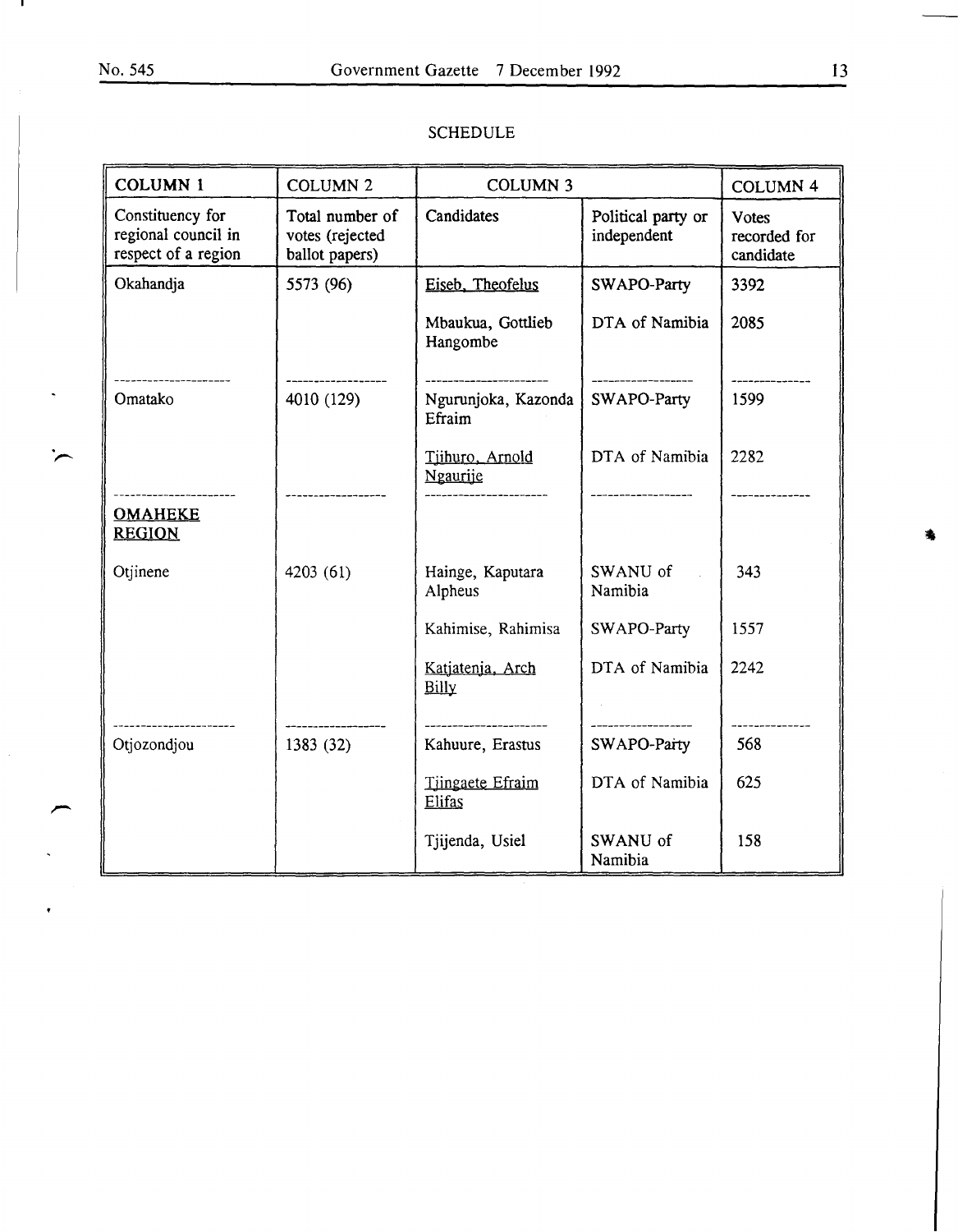| <b>COLUMN 1</b>                                                | <b>COLUMN 2</b>                                      | <b>COLUMN 3</b>                    |                                    | <b>COLUMN 4</b>                           |
|----------------------------------------------------------------|------------------------------------------------------|------------------------------------|------------------------------------|-------------------------------------------|
| Constituency for<br>regional council in<br>respect of a region | Total number of<br>votes (rejected<br>ballot papers) | Candidates                         | Political party or<br>independent  | <b>Votes</b><br>recorded for<br>candidate |
| Steinhausen                                                    | 2078 (73)                                            | Huiseb. Sitore<br><b>Johannes</b>  | DTA of Namibia                     | 1116                                      |
|                                                                |                                                      | Katjomuise, Rinatjipo<br>Adolf     | SWANU of<br>Namibia                | 38                                        |
|                                                                |                                                      | Nguvauva, Kilus,<br>Karaerua       | SWAPO-Party                        | 851                                       |
| Gobabis                                                        | 6406 (193)                                           | Dannhauser, Karl<br>Steenkamp      | DTA of Namibia                     | 3031                                      |
|                                                                |                                                      | Handura, Erastus                   | SWANU of<br>Namibia                | 120                                       |
|                                                                |                                                      | Tiizera, Brave Usiel               | SWAPO-Party                        | 3062                                      |
| <b>Buitepos</b>                                                | 2689 (118)                                           | Jacobs, Johannes                   | -------------------<br>SWAPO-Party | 765                                       |
|                                                                |                                                      | Thataone, Paulo                    | DTA of Namibia                     | 1806                                      |
| Aminius                                                        | 3921 (45)                                            | Hijambazapo, Peter<br>Uazirapi     | -------------------<br>SWAPO-Party | -----------<br>893                        |
|                                                                |                                                      | Kaatura, Nehemia                   | DTA of Namibia                     | 2852                                      |
|                                                                |                                                      | Mokgatle, Cornelius<br>Orapediseng | SWANU of<br>Namibia                | 131                                       |
|                                                                |                                                      |                                    |                                    |                                           |

#### SCHEDULE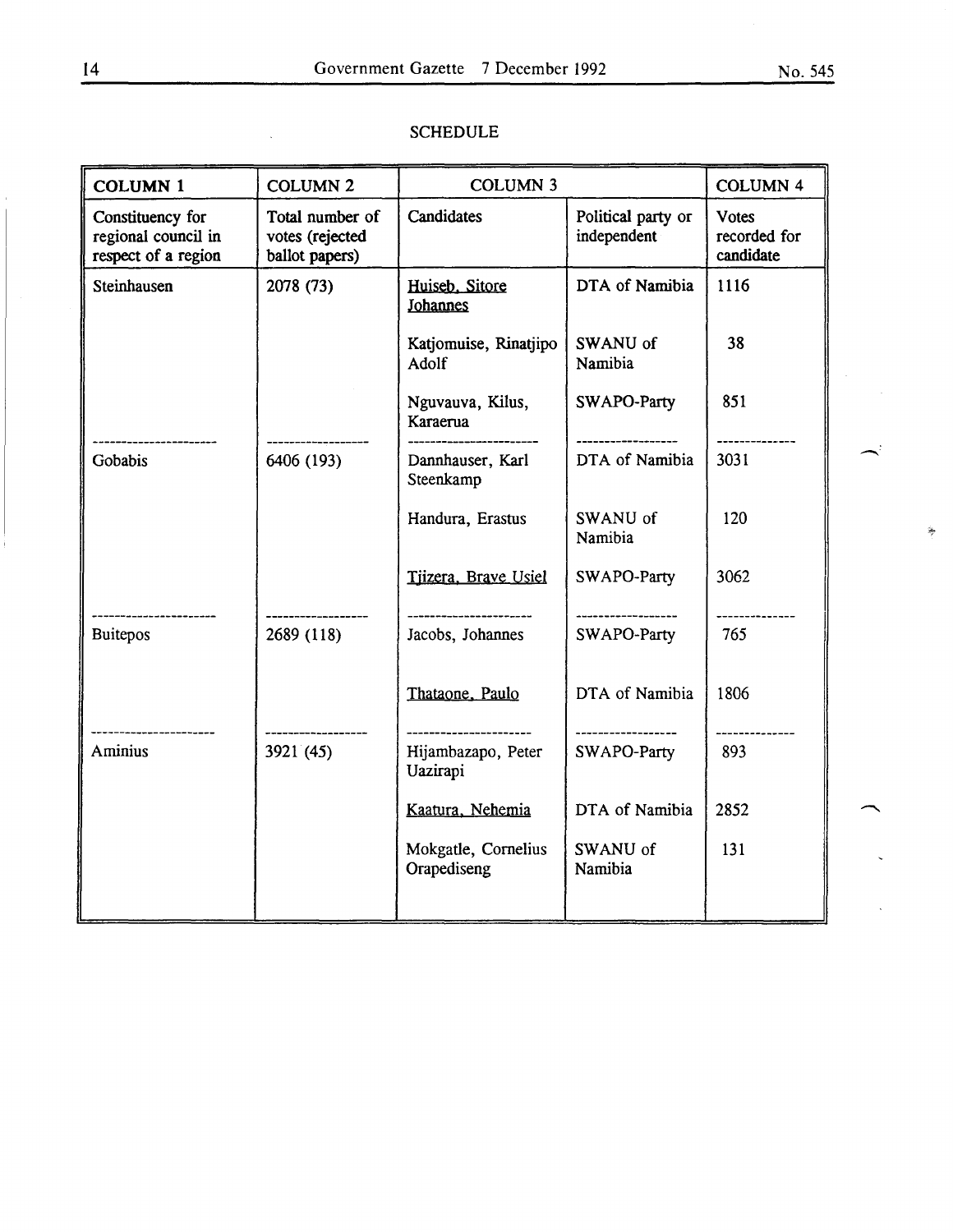| <b>COLUMN 1</b>                                                | <b>COLUMN 2</b>                                      | <b>COLUMN 3</b>                 |                                   | <b>COLUMN 4</b>                           |
|----------------------------------------------------------------|------------------------------------------------------|---------------------------------|-----------------------------------|-------------------------------------------|
| Constituency for<br>regional council in<br>respect of a region | Total number of<br>votes (rejected<br>ballot papers) | Candidates                      | Political party or<br>independent | <b>Votes</b><br>recorded for<br>candidate |
| <b>KHOMAS REGION</b>                                           |                                                      |                                 |                                   |                                           |
| Wanaheda                                                       | 5483 (74)                                            | Kapewasha, Martin               | SWAPO-Party                       | 4772                                      |
|                                                                |                                                      | Katjimune, Bethuel              | DTA of Namibia                    | 637                                       |
|                                                                |                                                      |                                 |                                   |                                           |
| Hakanana                                                       | 5807 (51)                                            | Hendjala, Erasmus               | SWAPO-Party                       | 5521                                      |
|                                                                |                                                      | Simeon, Basie                   | DTA of Namibia                    | 235                                       |
| Katutura East                                                  | 3446 (376)                                           | Ithete, Gabriel                 | SWAPO-Party                       | 2896                                      |
|                                                                |                                                      | Motseng,<br>Hieronymus          | DTA of Namibia                    | 550                                       |
| Katutura Central                                               | 6864 (132)                                           | !!Gowases, Tsukhoe              | SWAPO-Party                       | 3423                                      |
|                                                                |                                                      | Kangueehi, Gerson<br>Benjamin   | SWANU of<br>Namibia               | 602                                       |
|                                                                |                                                      | Zeze, Kuhepa                    | DTA of Namibia                    | 2707                                      |
| Soweto                                                         | 3948 (39)                                            | Kaura, Victorine<br>Uakahungira | DTA of Namibia                    | 662                                       |
|                                                                |                                                      | Pandeni, John<br>Alphons        | SWAPO-Party                       | 3247                                      |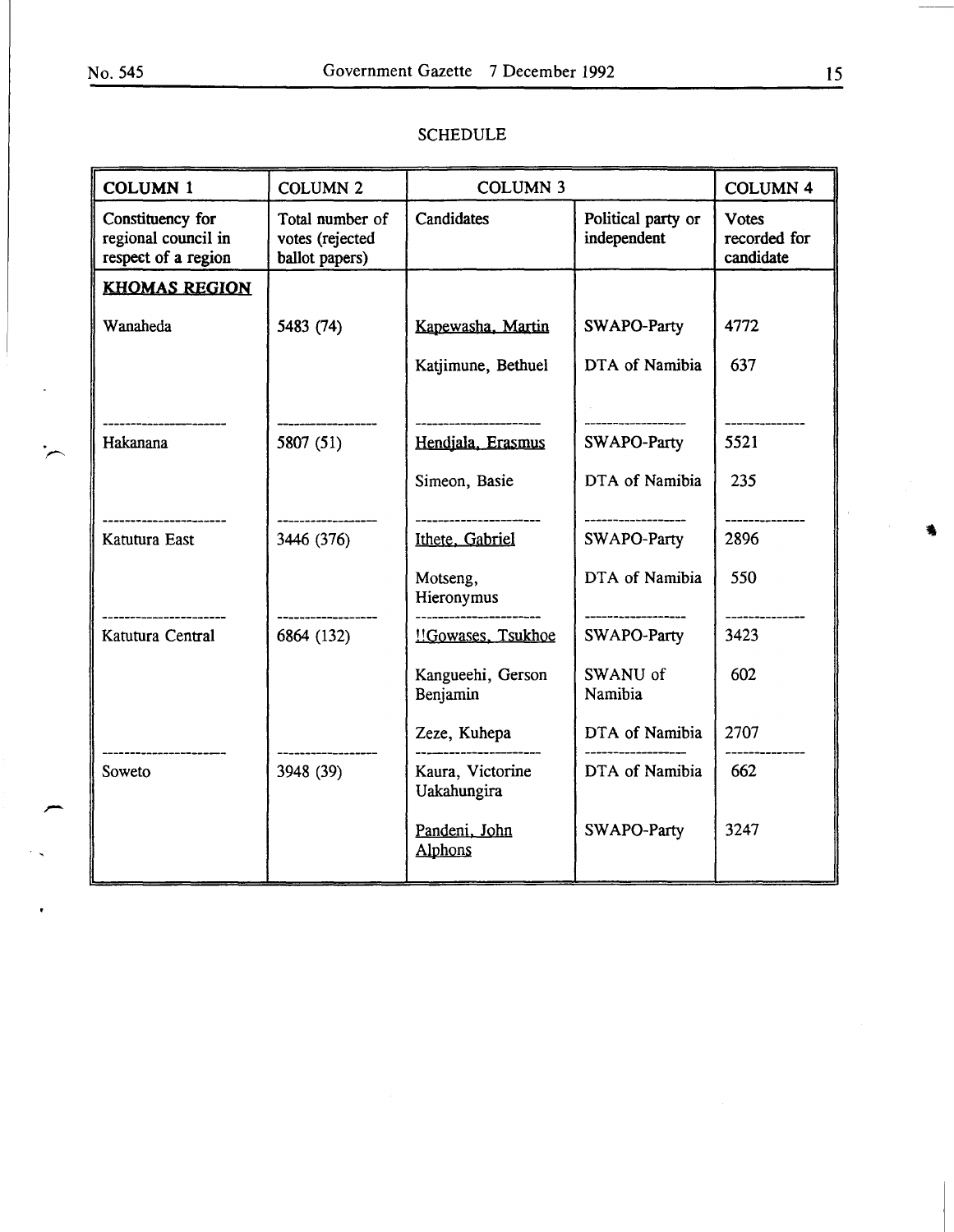| <b>COLUMN 4</b>                           |
|-------------------------------------------|
| <b>Votes</b><br>recorded for<br>candidate |
|                                           |
| 2169                                      |
|                                           |
| 1922<br>------------                      |
| Ŕ,                                        |
| 1738                                      |
| 5187                                      |
| 4371                                      |
| 1695<br>---------------                   |
| 1695                                      |
|                                           |
|                                           |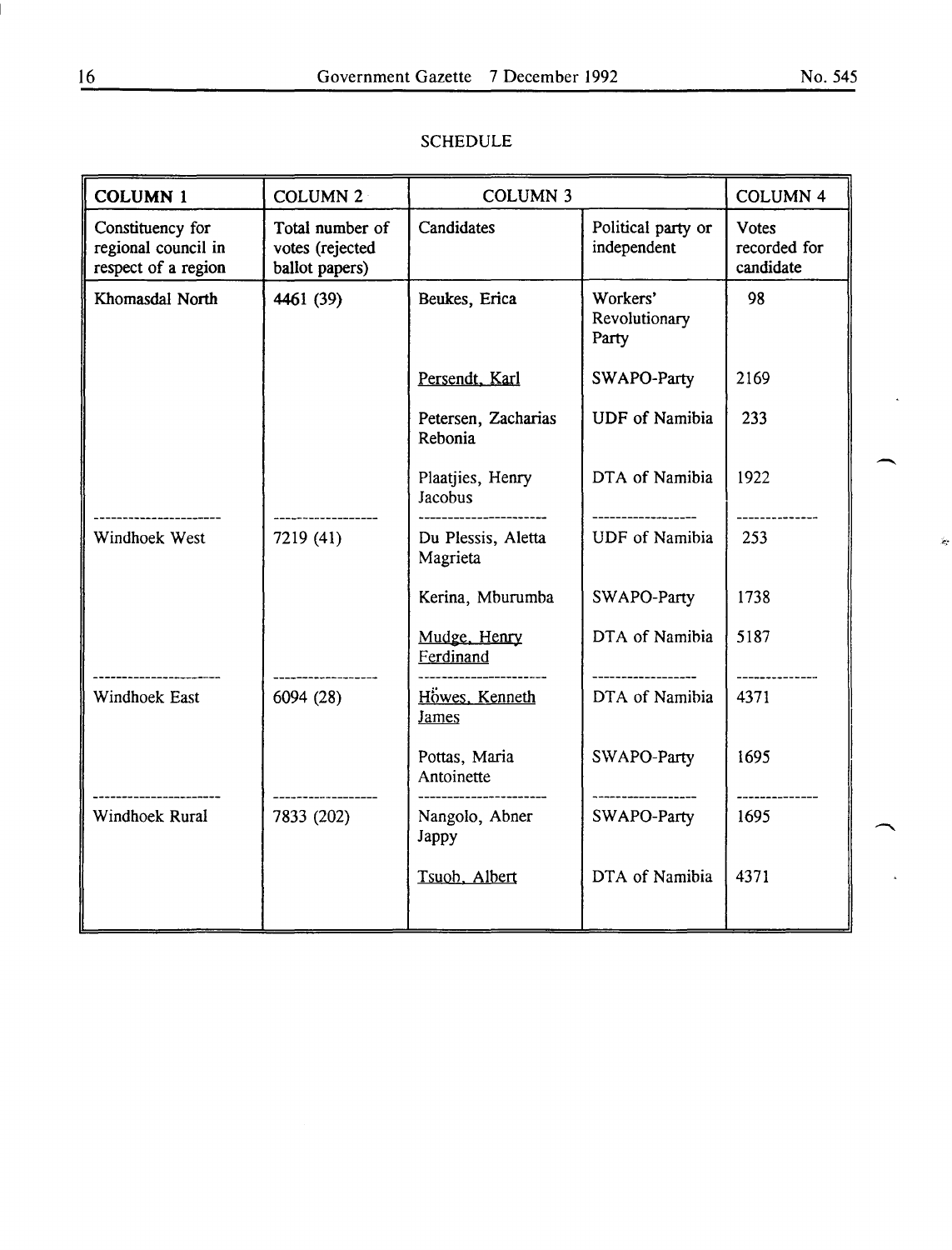$\overline{a}$ 

| <b>COLUMN 1</b>                                                | <b>COLUMN 2</b>                                      | <b>COLUMN 3</b>                 |                                    | <b>COLUMN 4</b>                           |
|----------------------------------------------------------------|------------------------------------------------------|---------------------------------|------------------------------------|-------------------------------------------|
| Constituency for<br>regional council in<br>respect of a region | Total number of<br>votes (rejected<br>ballot papers) | Candidates                      | Political party or<br>independent  | <b>Votes</b><br>recorded for<br>candidate |
| <b>HARDAP REGION</b>                                           |                                                      |                                 |                                    |                                           |
| Rehoboth West Urban                                            | 1387 (21)                                            | Bayer, Anna<br>Katherina        | SWAPO-Party                        | 217                                       |
|                                                                |                                                      | Beukes, Hewat<br>Samuel         | Workers'<br>Revolutionary<br>Party | 19                                        |
|                                                                |                                                      | Cloete, Herman<br>Heinie        | DTA of Namibia                     | 965                                       |
|                                                                |                                                      | Fransman, Jacob<br>Karl         | SWANU of<br>Namibia                | 165                                       |
| Rehoboth East Urban                                            | 3747 (39)                                            | <br>Beukes, Attie               | Workers'<br>Revolutionary<br>Party | $-58$                                     |
|                                                                |                                                      | Boois, Johannes                 | SWAPO-Party                        | 1728                                      |
|                                                                |                                                      | De Klerk, Bernhardt<br>Benjamin | SWANU of<br>Namibia                | 133                                       |
|                                                                |                                                      | Garoëb, Moses<br>Goliath        | DTA of Namibia                     | 1789                                      |
| Rehoboth Rural                                                 | 1980 (57)                                            | Cloete, Samuel<br>Petrus        | DTA of Namibia                     | 1042                                      |
|                                                                |                                                      | Dax, Alfred<br>Stephanus        | SWAPO-Party                        | 727                                       |
|                                                                |                                                      | Louw, George<br>Frederick       | SWANU of<br>Namibia                | 154                                       |
|                                                                |                                                      |                                 |                                    |                                           |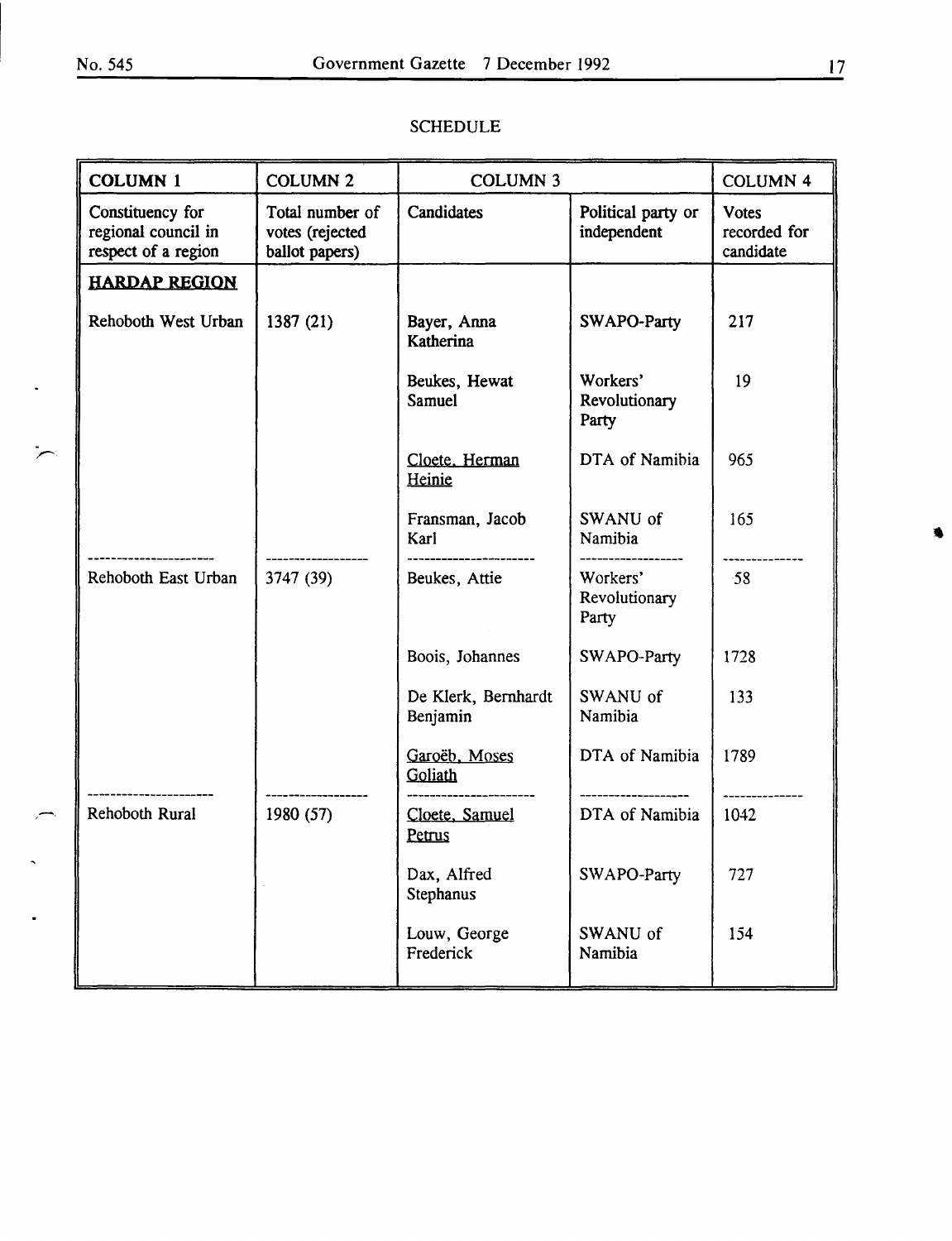$\overline{\gamma}_p$ 

| <b>COLUMN 1</b>                                                | <b>COLUMN 2</b>                                      | <b>COLUMN 3</b>                                             |                                    | <b>COLUMN 4</b>                           |  |
|----------------------------------------------------------------|------------------------------------------------------|-------------------------------------------------------------|------------------------------------|-------------------------------------------|--|
| Constituency for<br>regional council in<br>respect of a region | Total number of<br>votes (rejected<br>ballot papers) | Candidates                                                  | Political party or<br>independent  | <b>Votes</b><br>recorded for<br>candidate |  |
| Mariental Rural                                                | 5837 (142)                                           | Boltman, Petrus<br>Jacobus                                  | DTA of Namibia                     | 3294                                      |  |
|                                                                |                                                      | Cooper, Neels                                               | SWAPO-Party                        | 2401                                      |  |
| Mariental Urban                                                | 4509 (78)                                            | <br>Kisting, George<br>Rudolf                               | DTA of Namibia                     | 2026                                      |  |
|                                                                |                                                      | Van Zyl, Petrus                                             | SWAPO-Party                        | 2405                                      |  |
| ----------------<br>Gibeon                                     | 4218 (101)                                           | ----------------------<br>Schmidt, Petrus<br><b>Andreas</b> | -------------------<br>SWAPO-Party | 2553                                      |  |
|                                                                |                                                      | Stephanus, Petrus<br>Rudolf                                 | DTA of Namibia                     | 1564                                      |  |
| <br><b>KARAS REGION</b>                                        |                                                      |                                                             |                                    |                                           |  |
| Keetmanshoop Urban                                             | 4667 (59)                                            | !Ha-Eiros, Ida Jimmy                                        | SWAPO-Party                        | 2633                                      |  |
|                                                                |                                                      | Kotze, Willem<br>Francois                                   | DTA of Namibia                     | 1975                                      |  |
| Berseba                                                        | 4496 (126)                                           | Cloete, Cornelius                                           | DTA of Namibia                     | 2409                                      |  |
|                                                                |                                                      | Goliath, Stephanus                                          | SWAPO-Party                        | 1961                                      |  |
|                                                                |                                                      |                                                             |                                    |                                           |  |